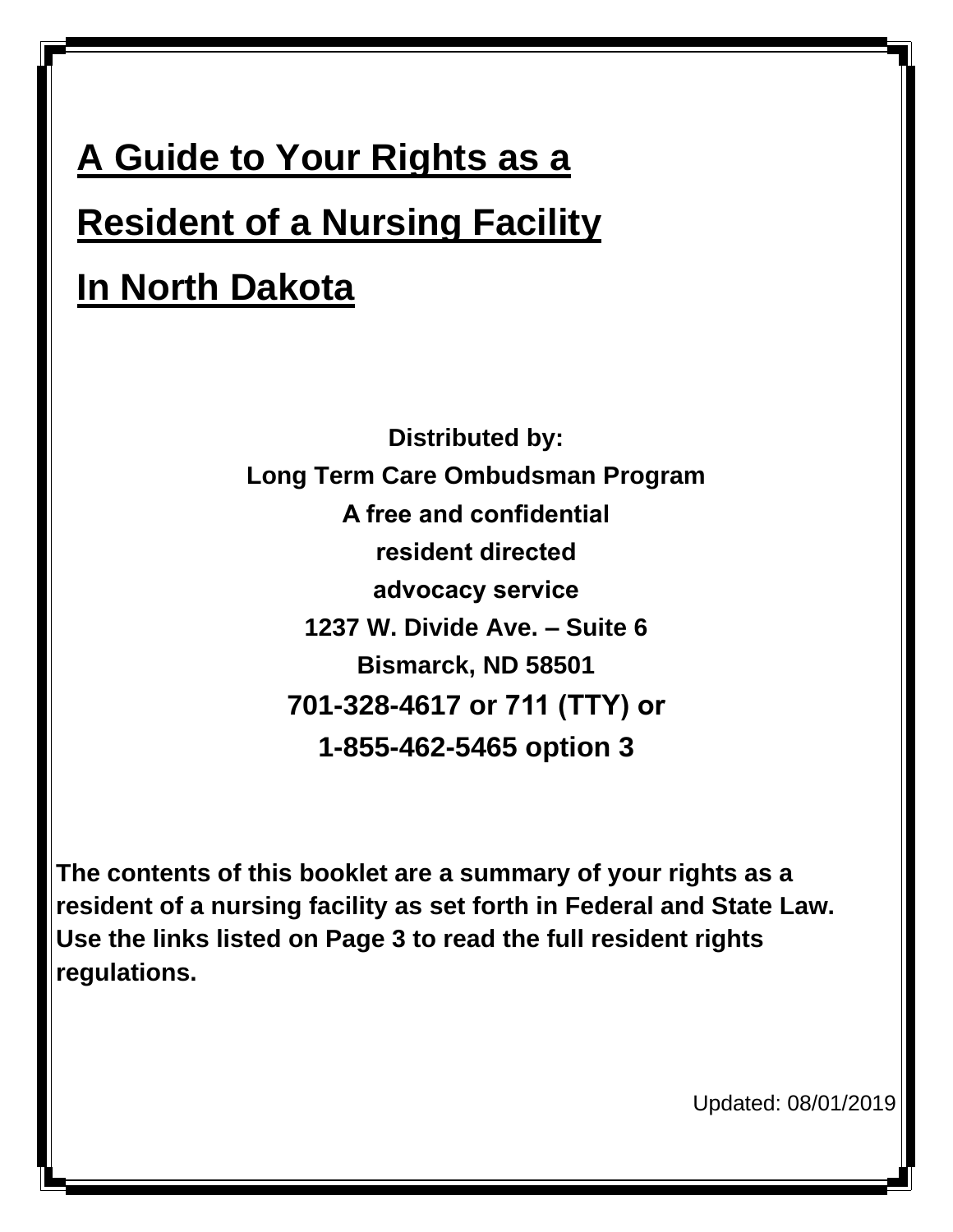Dear Resident:

This handbook provides some explanation of the rights you have in your home here at the nursing facility. You keep the rights you had before this move and are still in charge of your choices and lifestyle. Your rights must always be applied with consideration that the other residents also have the same rights.

If you are an individual who is diagnosed with a developmental disability, a mental illness, or mental retardation, there are additional rights guaranteed to you by State and Federal law.

While living in the nursing facility you may choose a family member or friend to be included in the decision-making and sharing of your information, but you must put this in writing – the facility cannot automatically share information with your family member(s) or others.

Memory and understanding changes may lead to your power of attorney being triggered or a court determining your health and/or financial decisions need to be managed by a legal (resident) representative. However certain rights may still be kept and you should always be informed and consulted about life choices and changes.

If you, or any of your family members or friends, have questions about how these rights apply to you or any particular situation, you may ask facility staff, or you may call the Long-Term Care Ombudsman Program at 701- 328-4617 or 1-855-462-5465 (choose option 3).

Sincerely, The North Dakota Long-Term Care Ombudsmen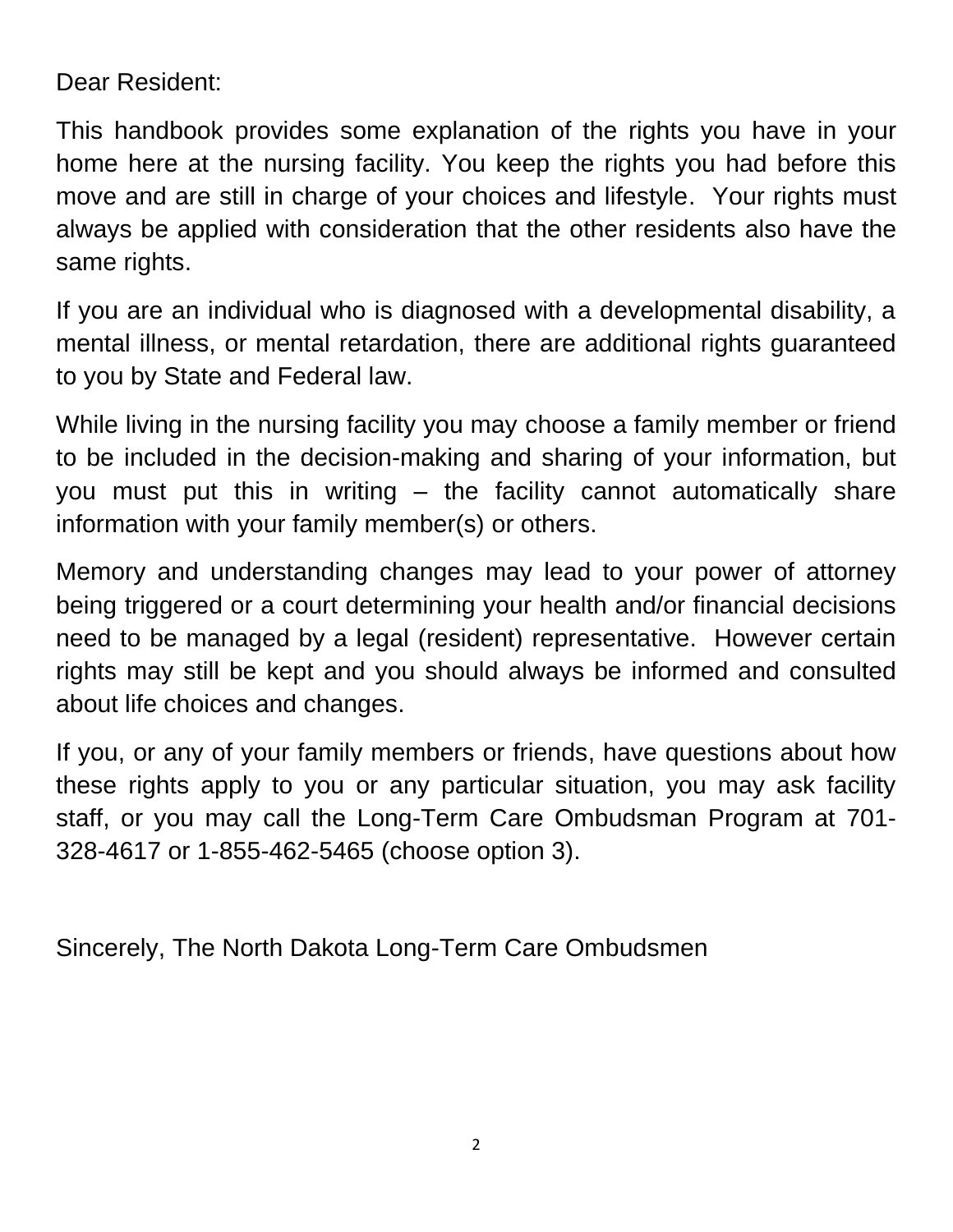# **Table of Contents:**

| Freedom from Abuse, Neglect, Exploitation & RestraintsPage 9 |  |
|--------------------------------------------------------------|--|
|                                                              |  |
|                                                              |  |
|                                                              |  |
|                                                              |  |
|                                                              |  |
|                                                              |  |
|                                                              |  |

**Legal Authority: (see the links below for full copies of your resident rights.)**

**Code of Federal Regulations 42 CFR §483 [https://www.federalregister.gov/documents/2016/10/04/2016-](https://www.federalregister.gov/documents/2016/10/04/2016-23503/medicare-and-medicaid-programs-reform-of-requirements-for-long-term-care-facilities) [23503/medicare-and-medicaid-programs-reform-of-requirements-for](https://www.federalregister.gov/documents/2016/10/04/2016-23503/medicare-and-medicaid-programs-reform-of-requirements-for-long-term-care-facilities)[long-term-care-facilities](https://www.federalregister.gov/documents/2016/10/04/2016-23503/medicare-and-medicaid-programs-reform-of-requirements-for-long-term-care-facilities)**

**State Law: NDCC 50-10.2**

**<http://www.legis.nd.gov/cencode/t50c10-2.pdf?20140919124429>**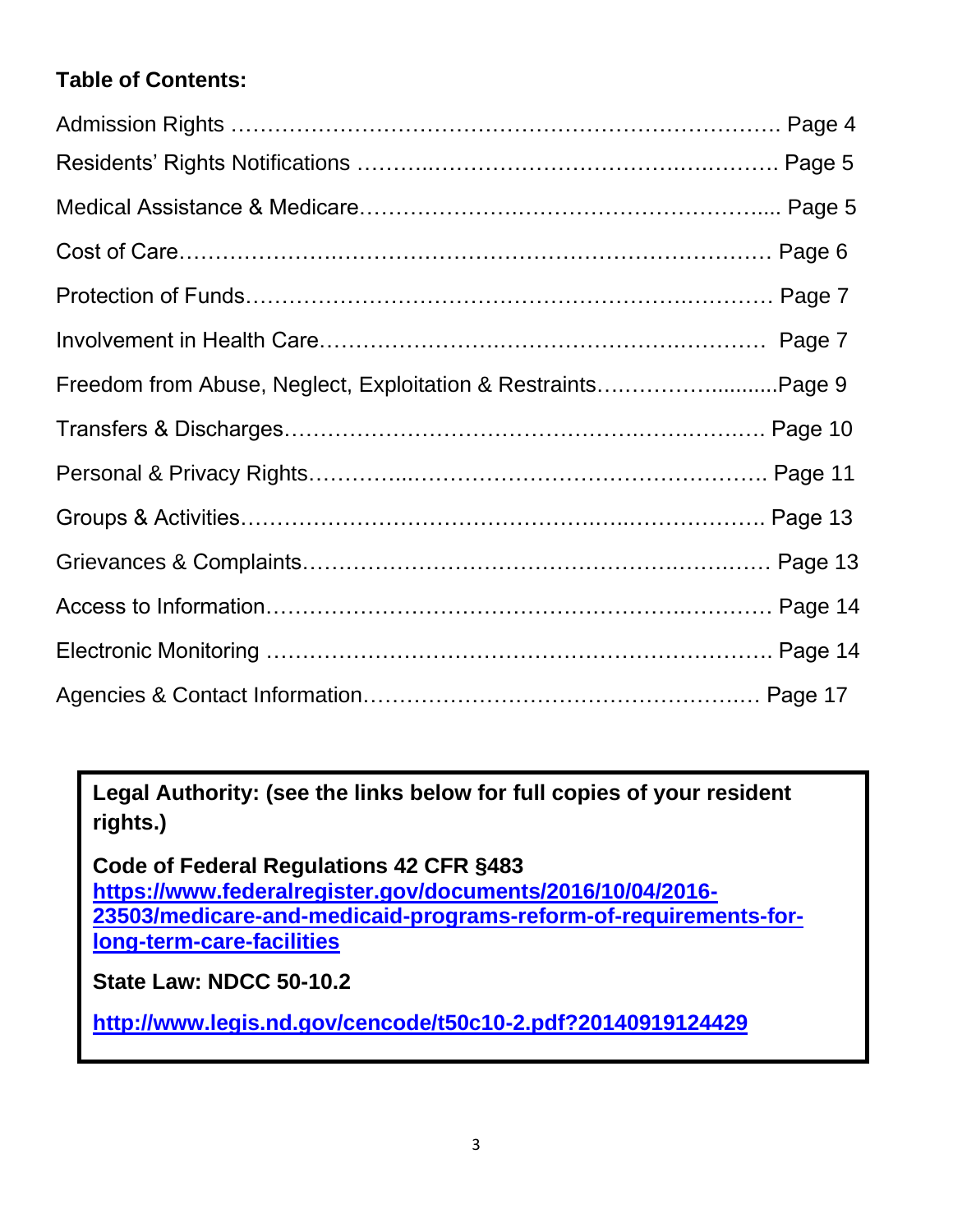# **ADMISSION RIGHTS**

➢ Binding arbitration is an alternative to judges or courts settling disputes between consumers and businesses, binding arbitration works out a deal through an independent, third-party body. The arbitrator's decision is final and cannot be disputed or appealed. This removes the right to sue in court.

Effective 09/16/2019 if you or your representative are asked to sign an agreement for binding arbitration the facility must:

- **Not require the signature as a condition of admission, or as a requirement to continue to receive care at the facility** and clearly tell you or your representative of this requirement;
- **Explain the agreement to you and your representative in a way that you** understand;
- **EXTER** Have you and your representative acknowledge that you understand the agreement;
- Have the agreement give you or your representative this right to **cancel the agreement within 30 days of signing it.**
- ➢ You have the right to review the facility's admission agreement/contract and its rules and policies prior to admission.
- ➢ You cannot be discriminated against in the admission process based upon your source of payment (private, LTC insurance, Medicare, Medicaid, etc.).
- ➢ You can request and receive, in writing, the reason for the denial of your admission.
- ➢ The facility can't require your family or friends to promise to pay your facility bill from their personal funds.
- ➢ You cannot be required to give advance payment, gratuity, or gift to the facility to assure admission or to be placed on a waiting list.
- ➢ You cannot be asked to waive or give up any of your rights as a condition of admission.
- ➢ You cannot be requested or required to waive facility liability for losses of your personal property.
- $\triangleright$  You must be given notice of special features or service limitations of the facility prior to time of admission. (effective 11/28/16)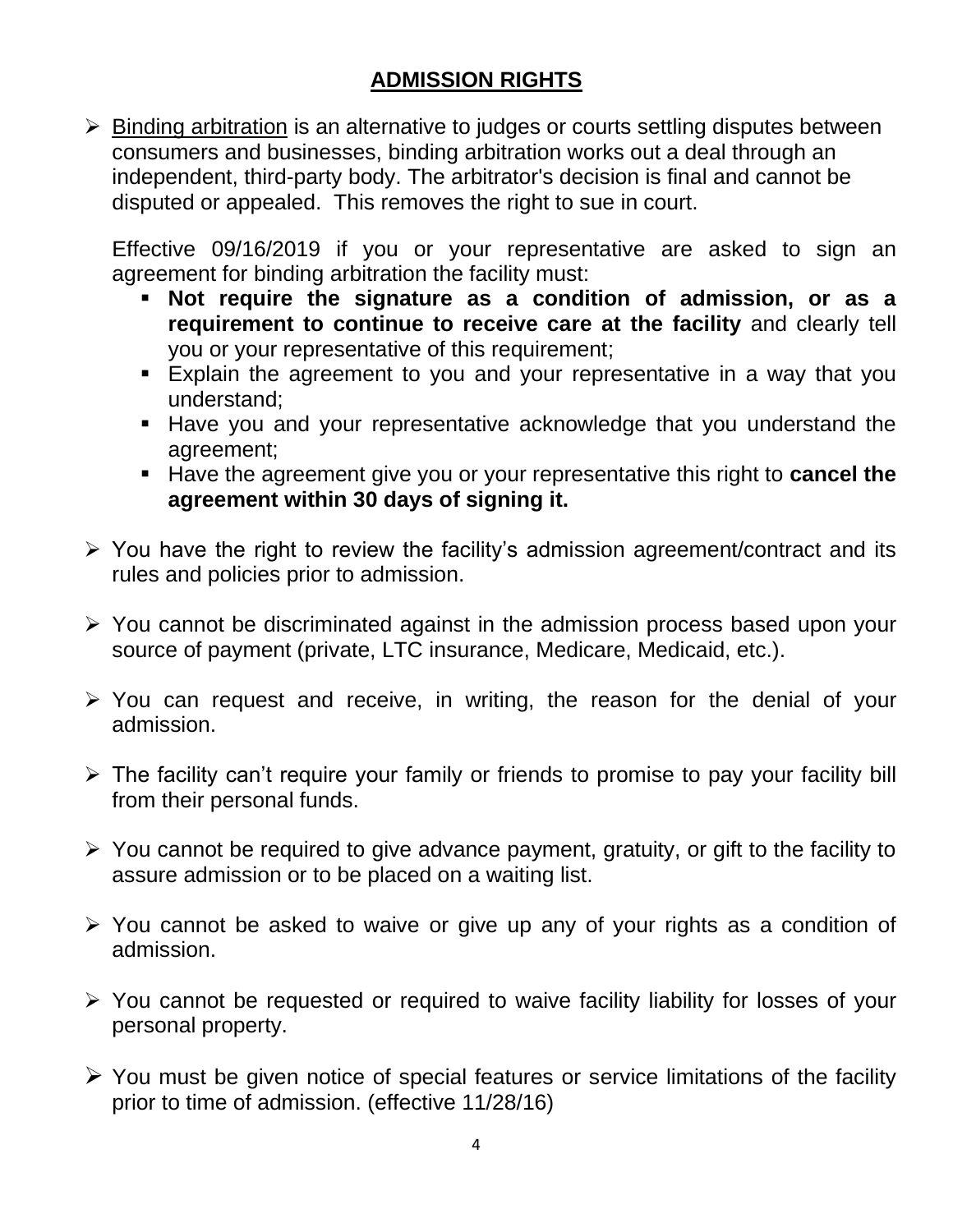❖ The administrator of the Skilled Nursing Facility asked Carl's son to pay a \$500 deposit to put Carl's name on the waiting list for a room.

#### **RESIDENT RIGHTS NOTIFICATIONS**

- $\triangleright$  The facility is required to provide you and a member of your immediate family, resident representative, or any existing legal guardian, a written statement of your rights, the responsibilities of both you and the facility, and the rules governing your conduct, at the time you are admitted. Within 30 days after your admission, (and every year from then on) the statement must be verbally explained to you. If you are unable to understand, it should be explained to your immediate family member or any existing legal guardian.
- ➢ You and your resident representative must be promptly notified of any changes in resident rights under federal or state law or regulations.
- ➢ You have the right to request additional written copies of this statement at any time during your stay at the facility
- ➢ The facility must make you, your interested family member, resident representative, or legal guardian aware of any changes in your rights under federal or state laws or regulations.
- $\triangleright$  If after a period of inability to understand your rights you regain the ability to understand, the facility is then responsible to again inform YOU of your rights and responsibilities.
- ➢ The facility's staff is responsible to assist you in exercising your rights to the fullest possible extent.

## **MEDICAL ASSISTANCE (MEDICAID) & MEDICARE**

- ➢ Staff at the facility need to provide you with oral and written information on how to apply for Medical Assistance and Medicare and how these programs may help you in paying for your care.
- ➢ You can request and receive information about your community spouse's rights under the Medical Assistance program from facility staff.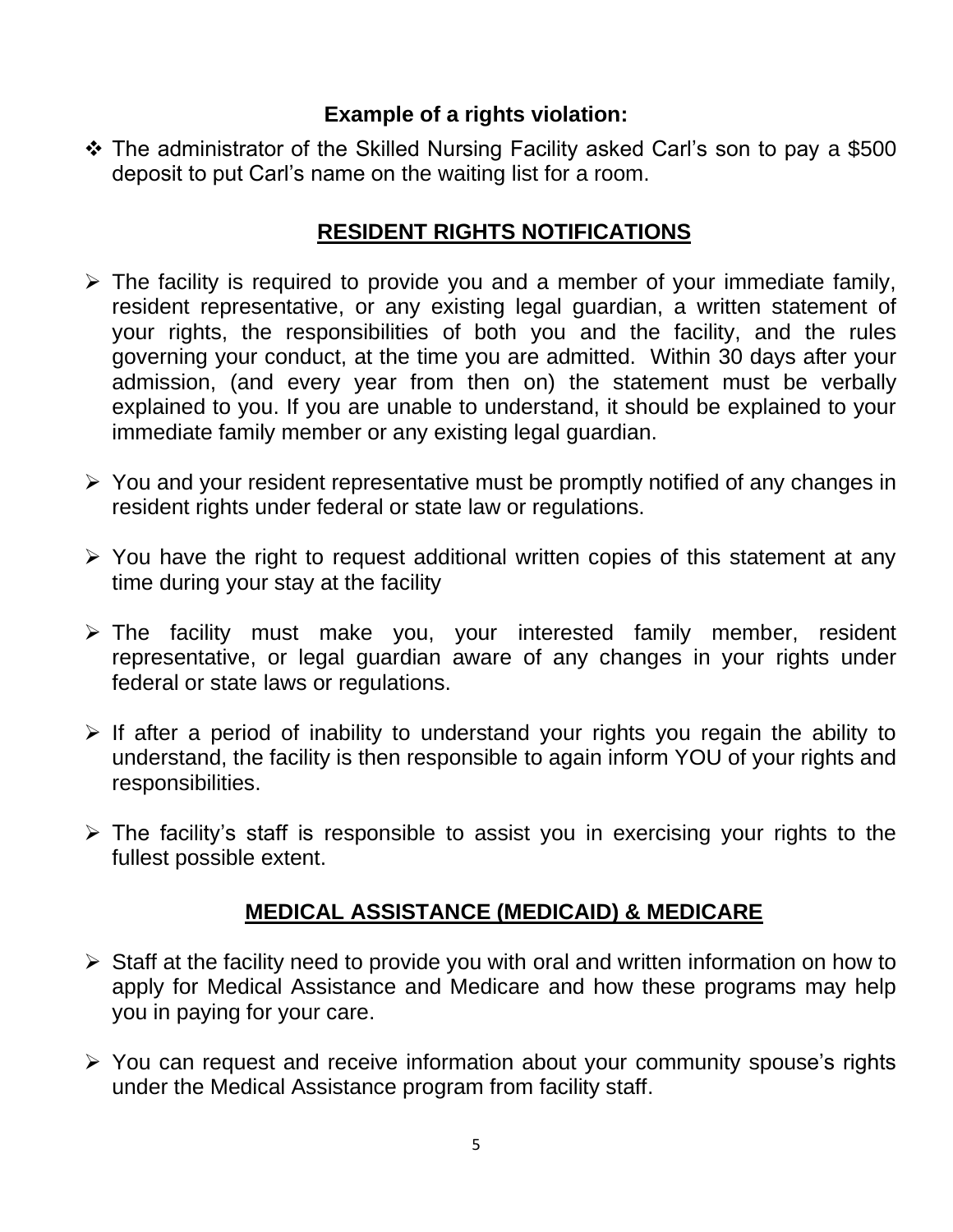- ➢ You can ask for a list in writing of the items which Medical Assistance and Medicare pay for. You may request information about the facility's daily rate, as well as which items cost extra.
- ➢ You cannot be asked to give up your right to participate in the Medical Assistance or Medicare program.
- ➢ You must be treated and cared for the same as all other residents, regardless of who is paying for your care.
- ➢ You cannot be asked to leave the facility if you have submitted all the necessary paperwork to a potential payment source (Medical Assistance, Medicare, LTC Insurance, etc.) and are waiting payment. Nonpayment has only occurred if that payment source has DENIED your claim and you refuse to pay.

- ❖ John's wife is told to "contact the county" for help with John's Medical Assistance (Medicaid) application and offered no other information.
- ❖ The social worker tells Ethel's husband he must pay Ethel's bill while waiting for Medical Assistance.

## **COST OF CARE**

- ➢ You can request written information about any services you are provided by the facility and the costs of those services.
- ➢ You have to be informed by the facility at least 30 days before any change in the costs or availability of any services.
- ➢ The facility needs to assist you in filing for additional sources of payment for which you may be eligible.
- ➢ You cannot be asked to pay more for your services or room (unless you are in a private room) if you are paying out-of-pocket for your care, than a resident whose bill is being paid for by Medical Assistance.
- ➢ You have the right to appeal/formally challenge any changes in your resident classification (based on assessment) that affect the cost of care.

## **Example of a rights violation:**

❖ Abigail is financial POA and talks to the facility about concerns that her aunt's rate increased due to a change in the classification but is never told. about the right to appeal the classification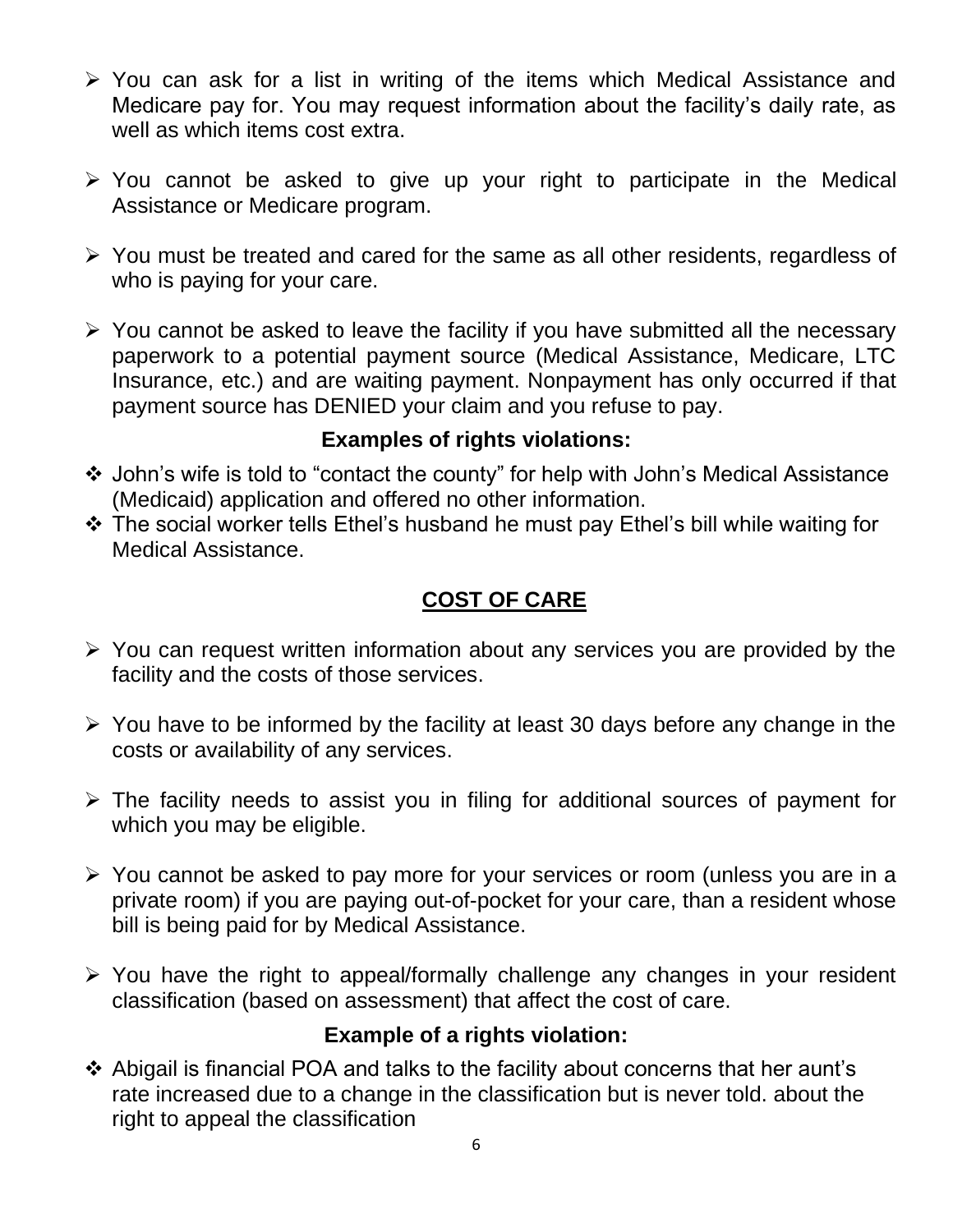## **PROTECTION OF FUNDS**

- $\triangleright$  You have the right to manage your personal funds while in the facility and to use your funds how you choose.
- ➢ You can authorize the facility in writing to handle your personal funds. (The facility cannot refuse to handle your funds or require you to deposit your funds with them.)
- ➢ You can ask for a written statement explaining the rules and regulations governing how your personal funds will be protected and managed by the facility.
- ➢ The facility must return any funds within 5 working days upon a written request to close your account.
- ➢ The facility must make available quarterly statements or a statement at any time upon request from the resident or the legal/resident representative.
- ➢ Within 30 days of your death, the facility must return remaining funds and a final accounting to the administrator of your estate.

#### **Example of a rights violation:**

❖ Clinton has his funds managed by the facility, and they allow him to withdraw just \$1 a day because he is diabetic and uses the money to buy a candy bar from the vending machine.

## **INVOLVEMENT IN HEALTH CARE**

- $\triangleright$  You have the right to choose the health care providers you want while in the facility such as your doctor, pharmacy, and dentist.
- ➢ You have the right to services and care that will help you attain and maintain your highest level of physical, mental and psychosocial well-being.
- $\triangleright$  If you receive services from someone outside of the facility, you have the right to know who they are and what agency they work for.
- ➢ You should be informed about your total health status including your medical care, nursing care, nutritional status, activities potential, rehabilitation potential and any physical impairments.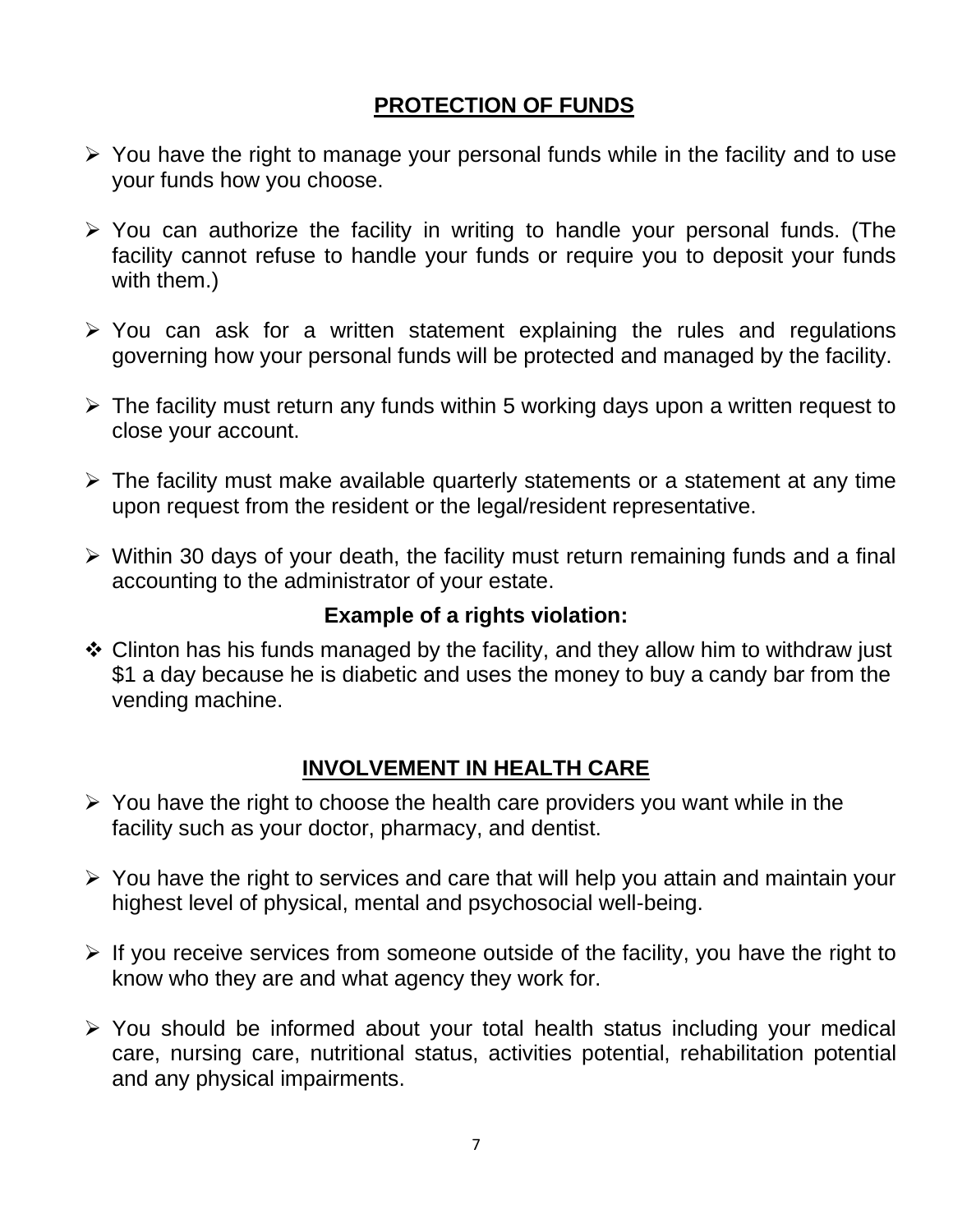- ➢ You should be informed in advance of any care or treatment to be provided and be given the opportunity to participate in decisions regarding proposed care or treatment.
- ➢ You should be included in the development and implementation of the personcentered care plan. You should be informed in advance of any changes to the care plan.
- ➢ You can give yourself certain medications and drugs unless professionals have determined it is not safe for you to do so.
- ➢ You should choose who you want involved in or notified about your care.
- ➢ You are to be informed immediately, plus your legal/resident representative *or* an interested family member, if:
	- 1. You are involved in an accident resulting in injury which may require a doctor's involvement.
	- 2. There is a significant change in your physical, mental or psychosocial condition.
	- 3. Your treatment needs to be changed significantly.
	- 4. You are going to be transferred or discharged from the facility.
- ➢ You, plus your legal/resident representative *or* an interested family member, should be informed promptly of any proposed room changes.
- $\triangleright$  If there is a change in your rights the facility must promptly inform you of those changes.
- ➢ You can request, refuse or discontinue treatment to include medications. When doing so you should be notified by your doctor of any medical consequences of your decisions.
- ➢ You can look at, or authorize someone else to look at, your records within 24 hours of your request, excluding weekends and holidays. You can purchase copies of your records, at a reasonable cost, within 2 working days at your request.
- $\triangleright$  The facility should give you a written statement about their policy to follow any advance healthcare directive you may have. If the facility will not follow your wishes, it must take reasonable steps to transfer your care to a facility or care provider who will.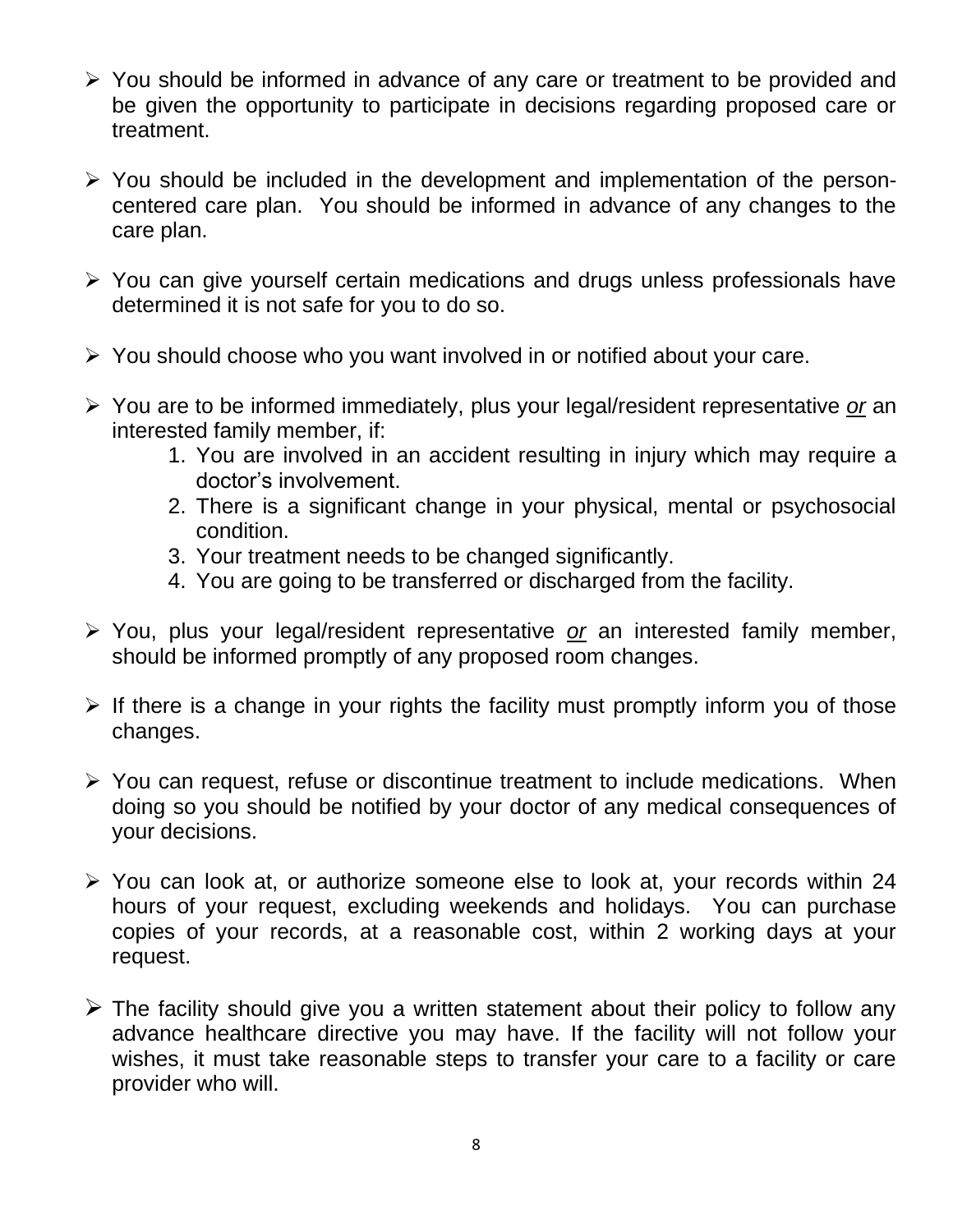- ❖ Elizabeth has asked to see the medication list from her chart and the nurse has assured her that whatever she is taking is necessary and ordered by her doctor, so she doesn't need to see the list or worry about those things.
- ❖ Wilbert tells the facility upon admission that he would like to keep his primary care doctor from the community but is told that he must now agree to be seen by the facility's medical director.
- ❖ The facility shares information about your care and condition with your children without your consent and against your wishes and you have not been judged incapacitated.

# **FREEDOM FROM ABUSE, NEGLECT, EXPLOITATION & RESTRAINTS**

- ➢ You cannot be subjected to verbal, sexual, physical, or mental abuse. This includes the use of corporal punishment or involuntary isolation.
- ➢ You may request a copy of the facility's written policies/procedures regarding how they will prevent employment of persons convicted of mistreatment, neglect and abuse of residents.
- ➢ Chemical and Physical Restraints may not be used for the convenience of the staff or for disciplinary reasons and may be used ONLY:
	- 1. When ordered, in writing, by a doctor for a **specified and limited period of time** to treat a medical symptom and to ensure your safety or that of others.
	- 2. In Emergency situations during which your behavior has placed, or could place, yourself or others in danger of physical harm and the situation could not have been anticipated. Restraints can be applied in emergency situations only until a written order can be promptly obtained from your doctor.

## **Federal Law interprets physical and chemical restraints as follows**:

Physical Restraints are "any manual or physical or mechanical device, material, or equipment attached or adjacent to your body that you cannot remove easily and which restricts freedom of movement or normal access to your body".

Physical restraints include, but are not limited to, hand mitts, soft ties and rests, wheelchair safety bars, bed rails, or chairs that prevent rising. Also included as restraints are facility practices such as tucking in a sheet so tightly that a bed-bound resident cannot move or placing a wheelchair-bound resident so close to wall that the wall prevents the resident from rising.

Chemical Restraints means a "psychopharmacologic drug that is used for discipline or convenience and not required to treat medical symptoms".

## **Example of a rights violation:**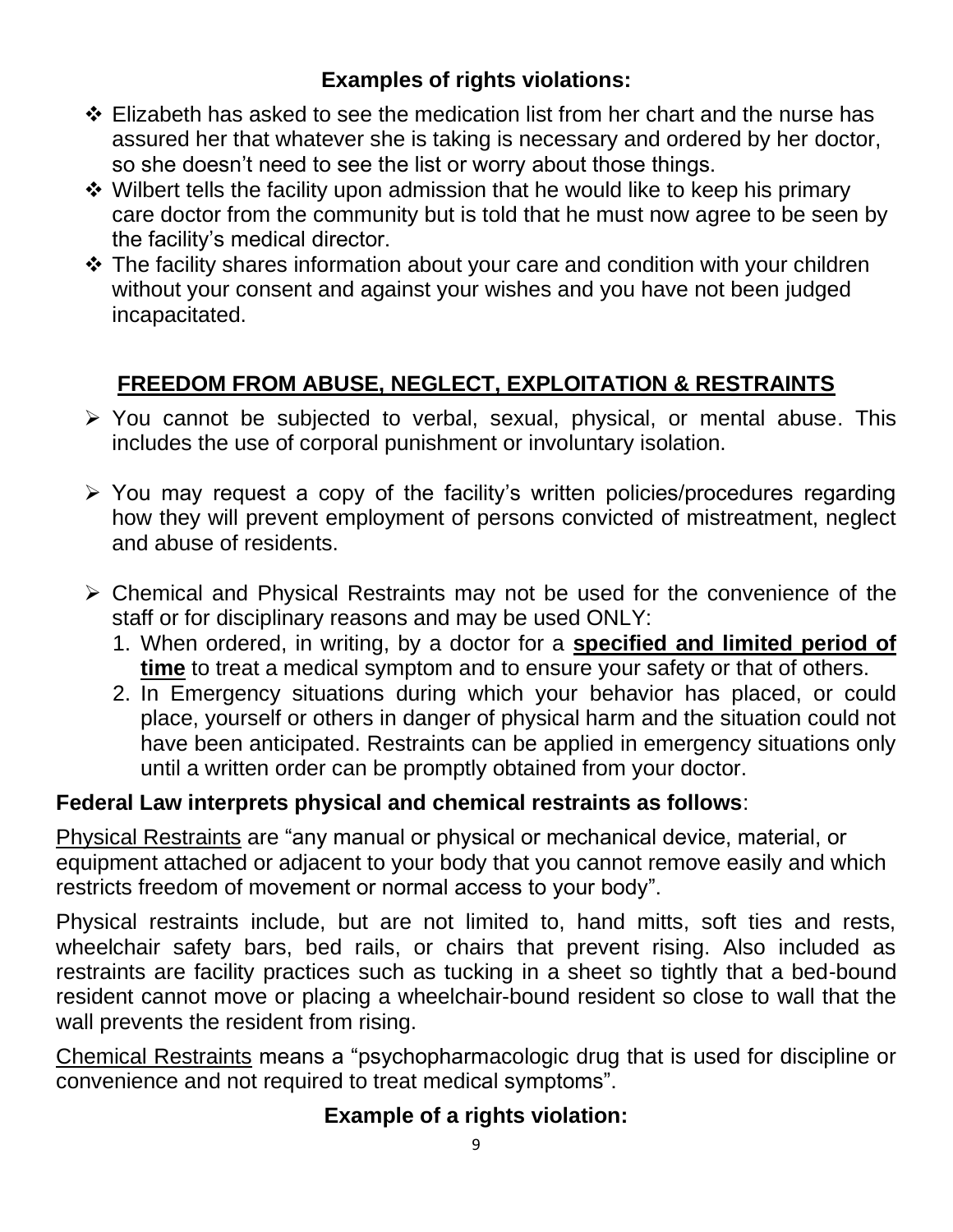❖ Delilah refuses to have her fingernails trimmed, so staff hold her wrists down and trim them against her will.

# **TRANSFERS & DISCHARGES**

- ➢ You must receive prompt notice of a change in your room or roommate.
- ➢ The facility must inform you, and a family member or legal/resident representative if they are transferring or discharging you.
- $\triangleright$  The facility must prepare you for a safe and orderly transfer or discharge from the facility.
- $\triangleright$  A facility cannot transfer or discharge you from the facility against your wishes, unless it is for the following reasons:
	- Your doctor documents your needs cannot be met by the facility,
	- Your doctor documents your health has improved so you no longer need the facility's services.
	- The safety and welfare, of individuals in the facility is threatened.
	- Non-payment of your bill, whether by you or outside paying source
		- **.** If you have an application pending with a third party payer (such as Medicaid) there must be a denial of the claim before this applies.
	- The facility ceases to operate.
	- During times of remodel can be temporary only.
- ➢ In cases of transfer or discharge, you must receive a 30-day **written** notice stating the following information:
	- The reasons for the transfer or discharge.
	- The effective date of the transfer or discharge.
	- **The location to which you are being transferred or discharged.**
	- Your right to appeal/challenge the transfer or discharge.
	- The name, address, and phone number of the Ombudsman program, Developmental Disabilities Advocate, or Mental Health Advocate.
- ➢ Notice of Transfer or Discharge **may be less than 30 days if:**
	- **•** The resident has urgent medical needs that require a more immediate transfer or discharge or,
	- **E** A more immediate transfer or discharge is required to protect the health and safety of residents and staff within the facility.
- $\triangleright$  A copy of the involuntary transfer/discharge notice must be sent to the Long-Term Care Ombudsman.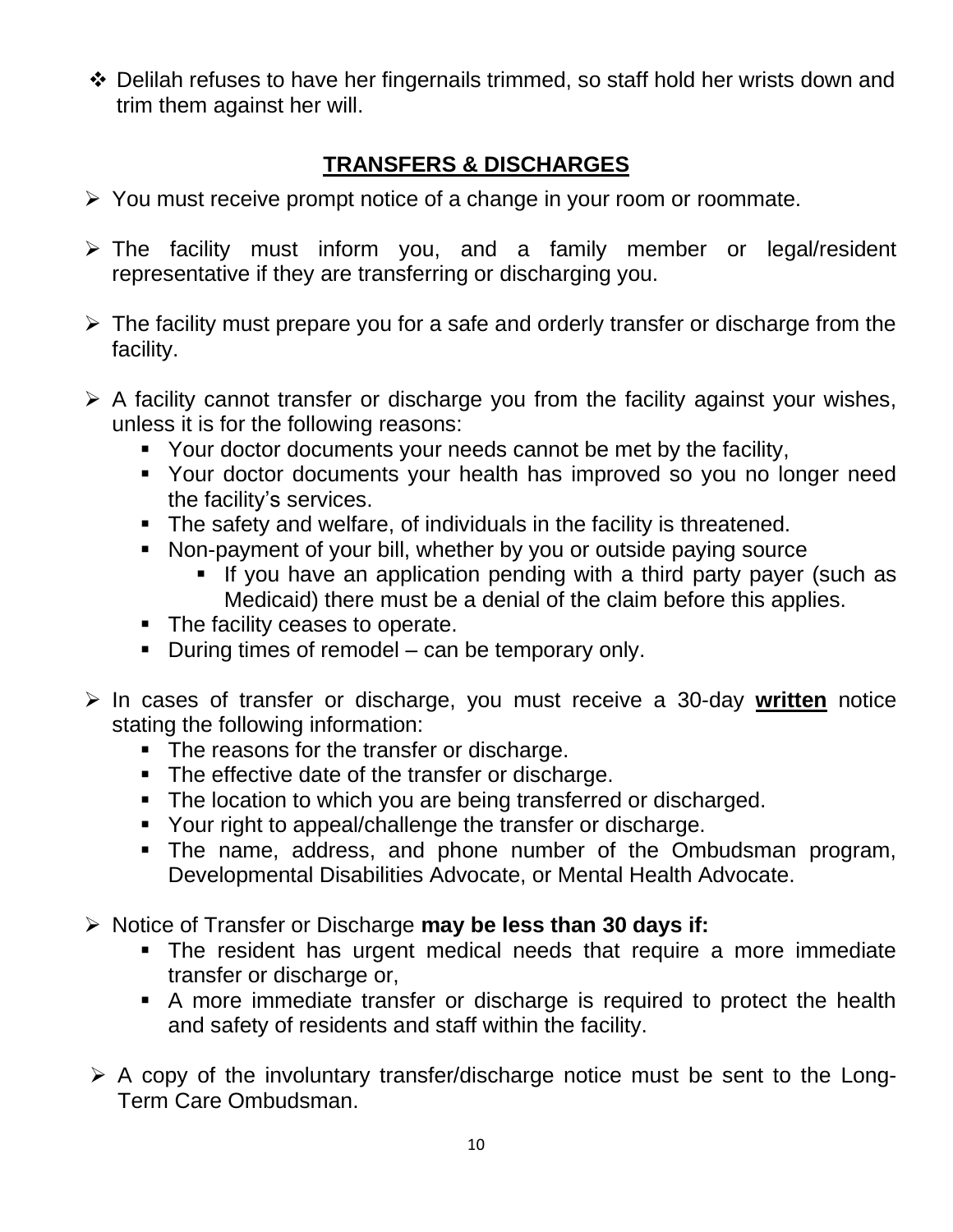- ➢ If there are changes to the information in the 30-day notice updates must be sent as soon as possible.
- ➢ You and a family member or your legal/resident representative should receive written information about the facility's **bed-hold policy (time during which the resident can return to the residence at the facility)**, before you are transferred to a hospital or go on therapeutic leave. The written information must tell you:
	- The facility's policy regarding bed-hold periods and duration of the bed hold.
	- The number of days Medical Assistance (Medicaid) will pay for your bed to be held for you to return.
	- Your right to have your bed held according to the facility's bed-hold policy.
	- **.** If you are on Medical Assistance and your hospital stay or therapeutic leave exceeds Medical Assistance bed-hold periods you have the right to:
		- Be readmitted to the facility immediately upon the first availability of a bed in a semi-private room, if you require the facility's services.
		- Pay, or have someone else pay, to hold your current bed using funds other than your monthly income.

- ❖ Stacy was notified via letter than her uncle would need to move out of the facility within 15 days as his bill is not being paid.
- ❖ John received a letter from the nursing home stating that he would need to pick his father up from the facility and find another nursing home for him as the facility could no longer meet his father's needs.

# **PERSONAL & PRIVACY RIGHTS**

- ➢ The facility staff must treat you courteously, fairly and with dignity.
- ➢ You should have privacy in visits with your spouse and can share a room with your spouse if you both agree and a room is available.
- ➢ You can share a room with a roommate of your choice if the potential roommate agrees to the room assignment.
- ➢ You should have privacy in medical treatment and personal care along with confidentiality of those records. Your personal and medicals records can only be released to persons of your choice, except if you are being transferred to another facility or the release of information is required by law.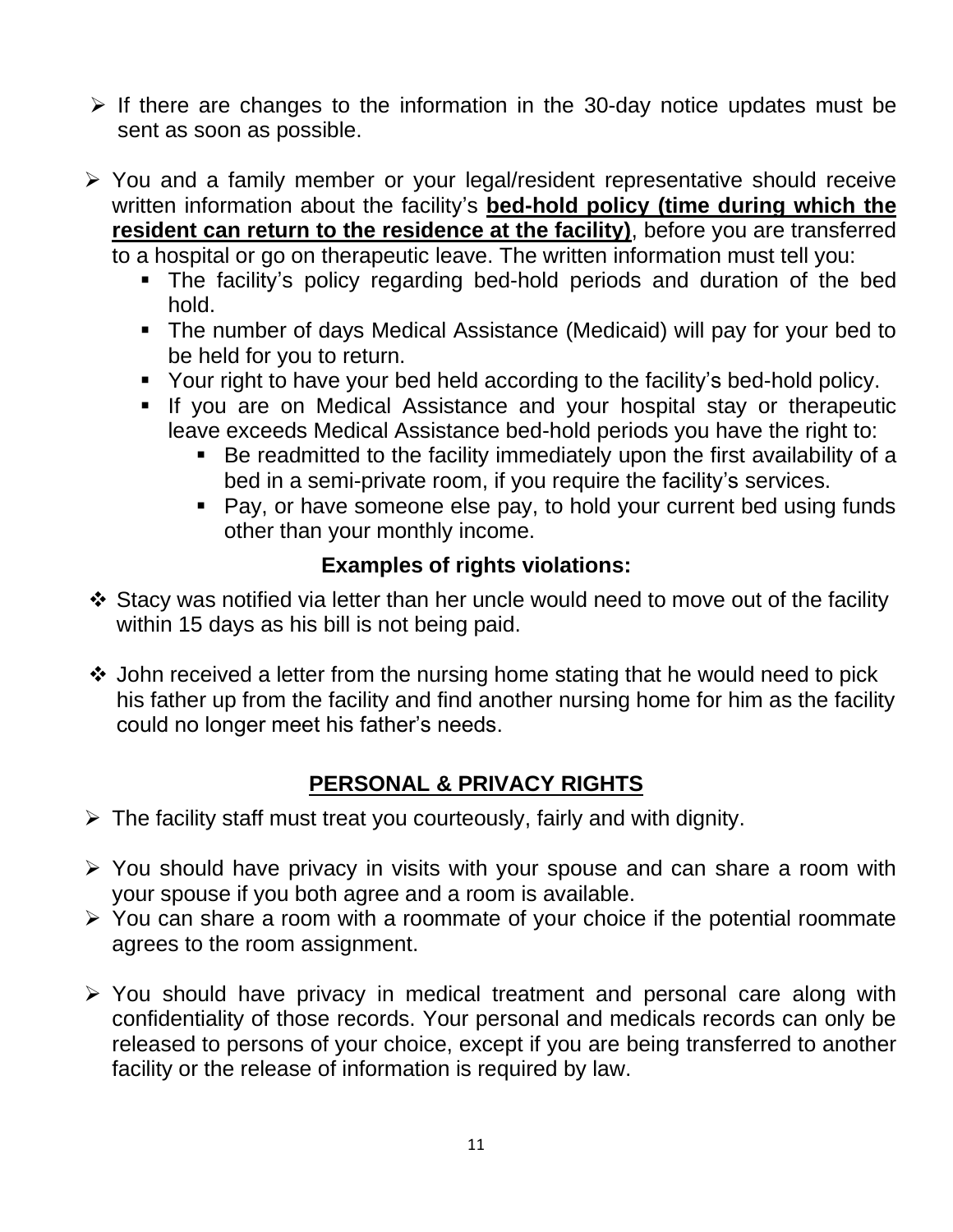- ➢ You have the right to safe, clean and comfortable surroundings, allowing you to keep your personal belongings to the extent space permits. The facility must provide you with reasonable accommodation for your personal needs and preferences.
- ➢ You should be able to send and receive unopened personal mail and be able to purchase supplies for such from the facility.
- ➢ You can choose activities to participate in and choose to set your own schedule (for example sleeping and waking times.)
- ➢ You have the right to visitors, attend meetings, and communicate with people of your choosing at reasonable times. (Effective 11/28/16 visitors who are not immediate family or relatives may be subject to reasonable clinical and safety restrictions as written in the facility's policies and procedures.)
- ➢ You cannot be denied immediate access at any time without restrictions to:
	- 1) Your personal doctor;
	- 2) Representative from state and federal agencies;
	- 3) Representatives from the Ombudsman program, Developmental Disabilities, or Mental Health Advocacy Programs; and
	- 4) Immediate family or other relatives you consented to visit with.
- ➢ If you so choose, besides your legal/resident representative you can have your family representative involved in your health care.
- ➢ The facility must provide a telephone in a private area for your use for communication.
- ➢ You can make choices about how you want to live your life that are significant to you. This includes deciding how you want to spend your time, what you would like your daily schedule and routine to be and what your health care wishes are that are consistent with your personal beliefs, values, interests, as well as assessments and plans of care.
- ➢ You have the right to civil and religious liberties, including knowledge of available choices (civil liberties include your right to vote, marry, divorce, sign papers, obtain and dispose of property, etc.)

❖ Walter was informed by the social worker that his nephew may no longer visit because Walter's daughter said she doesn't want him there.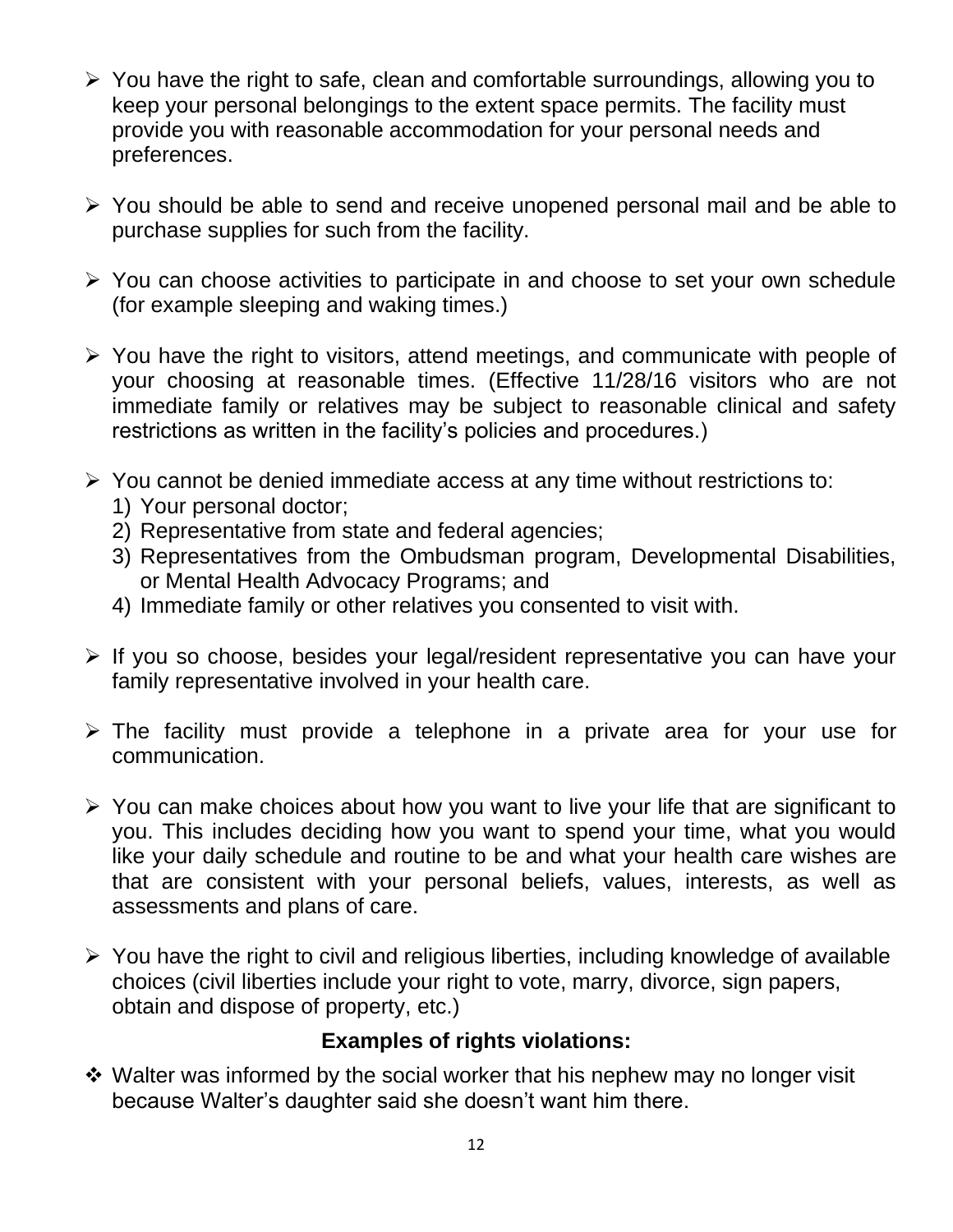❖ Because Violet's daughters argue when they visit her, the facility has decided it is best that none of the daughters visit her at this time.

# **GROUPS AND ACTIVITIES**

- ➢ You are able to participate in social, religious, and community activities of your choice, as long as they do not interfere with the rights of other residents.
- $\triangleright$  These activities may be inside or outside of the facility.
- $\triangleright$  You have the right to spend time outside.
- ➢ You may participate and help organize resident and family council meetings. For resident and family councils, the facility must provide a space and staff person to assist when requested. (Effective 11/28/16 staff, visitors or other guests may attend such council meeting only if invited by the residents or family.)
- ➢ The facility cannot force you to work or perform services for them. If you so choose to work and perform services, it must be documented in your care plan indicating the need or desire for work, the nature of the services performed and whether it is voluntary or paid.

## **Examples of rights violations:**

- ❖ Helen would like to use her scooter to attend church down the street from the nursing home, but is told she is not allowed to leave the facility by herself.
- $\cdot$  Martha is told she has to go to bed at 7:30 because the facility is short staffed in the evening and nobody will be able to assist her with her evening cares after that time.

## **GRIEVANCES AND COMPLAINTS**

- ➢ You can freely make complaints and discuss problems, concerns, grievances, or suggestions with anyone you choose. There should be no threat of retaliation or reprisal.
- $\triangleright$  The facility must provide you with a statement about your right to file a complaint with the Department of Health concerning resident abuse, neglect and misappropriation of your property in the facility.
- ➢ You must be provided a copy of the facilities grievance policy that informs you how to file a grievance and ensures prompt resolution of your grievance.
	- The policy should include: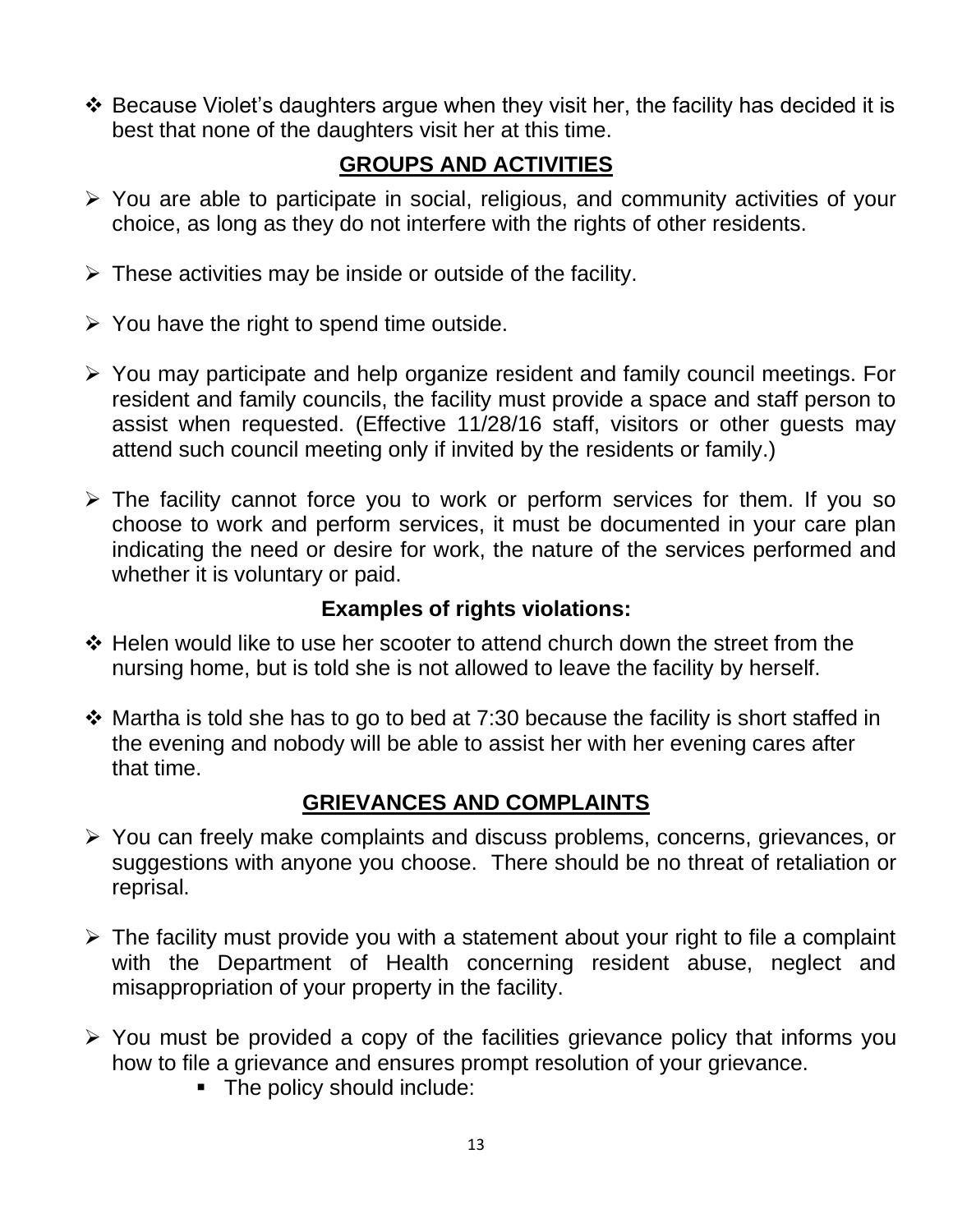- o the name, business mailing and e-mail address, and business phone number of the grievance official.
- o the reasonable expected time frame of review and response to the grievance
- ➢ You must be given information about other agencies and organizations, such as the State Ombudsman Program or Medicaid Fraud, that may assist you with resolving a complaint or providing information and assistance.

 $\cdot$  Tony was told that if he is not happy about something at the facility he can address it with the social worker or administrator. Then if he is still not happy the facility can assist him in finding another nursing home to move to.

# **ACCESS TO FACILITY INFORMATION**

- ➢ The facility must make available the State Survey report and the approved plan of correction for the past two years.
- ➢ You can request a copy of the names of the owners, board members, and partners of the facility.
- ➢ You may ask for a statement setting forth any conflict of interest in the operation of the facility, such as, an owner's family member being employed or doing business with the facility.
- $\geq$  The facility must notify you if they receive a waiver of licensed nursing staff requirements.

#### **Effective August 1, 2019;**

**Notice of Right to Place and Use an Electronic Monitoring Device in your Room at a Long-Term Care Facility (assisted living, basic care, nursing home, swing bed)**

**WHO** has the right to place and use an authorized electronic monitoring device in your room?

- A resident of a facility; or
- A resident representative of the resident (if the resident is not able to consent to electronic monitoring).
	- o Must be a power of attorney for health care (agent must be in effect as per the terms of the POA document); or
	- o Guardian of the resident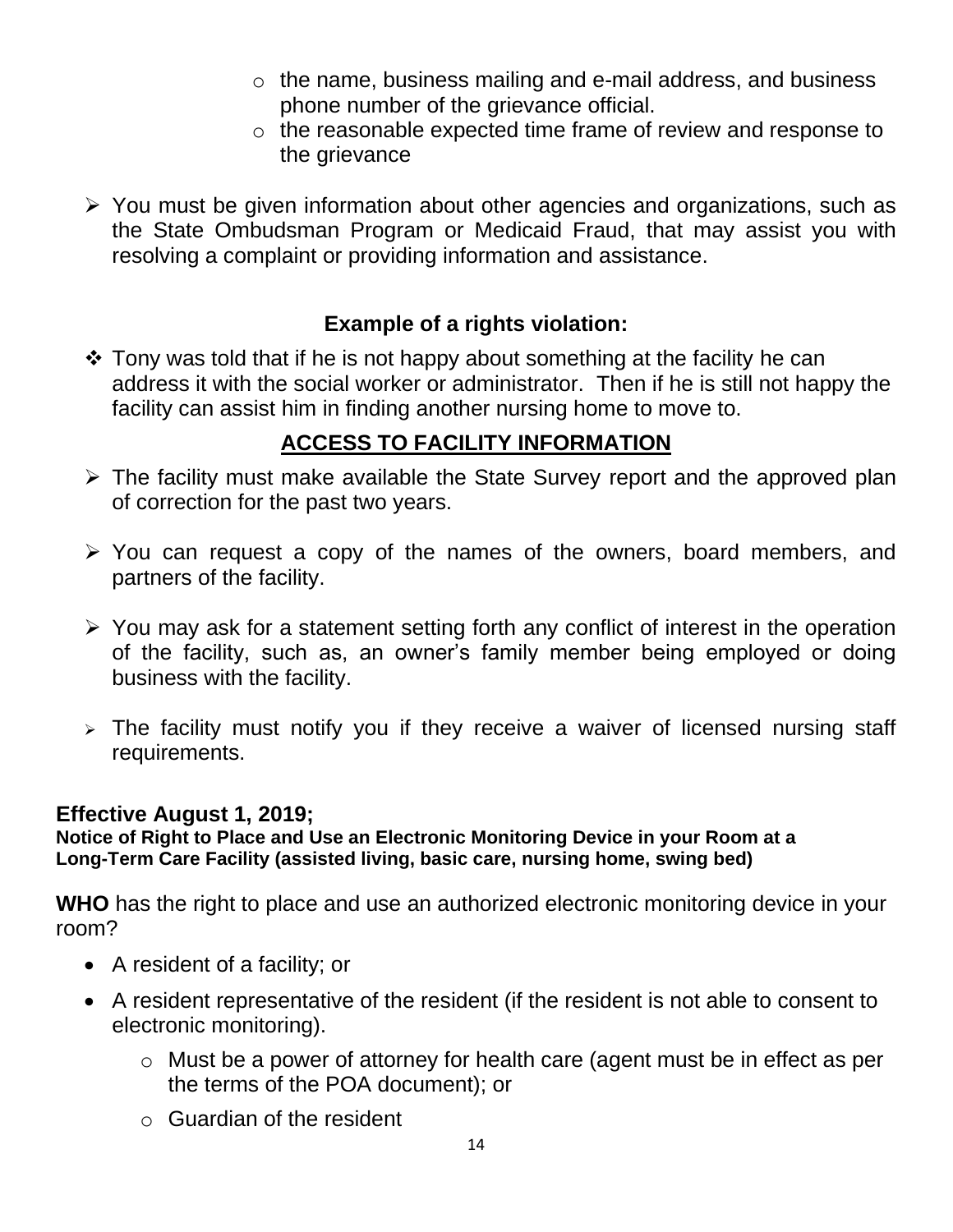**WHEN** can you exercise this right to install and use an authorized electronic monitoring device?

- The authorized electronic monitoring law goes into effect on August 1, 2019.
- Then must complete and submit the applicable notices and authorizations.
- Also, you may choose to install an authorized electronic monitoring device in your room at any time while you reside in the long-term care facility if all the necessary documentation is completed and submitted.

**WHAT** should be considered before giving consent? You should know what you are giving consent to.

## **Video device**

All residents in the room should consider the following.

- Who, and what, may be captured on video e.g. visitors, equipment in room, personal cares provided, intimate relations, etc.
- With whom will you share the recording? What restrictions do you want placed on sharing of the video recording?
- If there will be intimate times with a significant other do you want the recording turned off during those times?

## **Audio device**

All residents in the room should consider the following.

- The device will likely record conversations with staff, family and friends, etc. for both the resident wanting the recording and for any other resident sharing the room. This may mean private information about finances, family relationships, and health information may be recorded.
- With whom will you share the recording? Do you want all conversations and possibly private information being on a recording? Do you plan to go to a family room or conference room for private conversations?

**WHAT** is the process to use an authorized electronic monitoring device in your room at the facility? **ALL** the following is required by law.

# **1. WRITTEN NOTICE GIVEN TO LONG-TERM CARE FACILITY**

**a.** You, the resident, or your resident representative, must complete and give a Notice to Facility of your intent to place and use an authorized electronic monitoring device.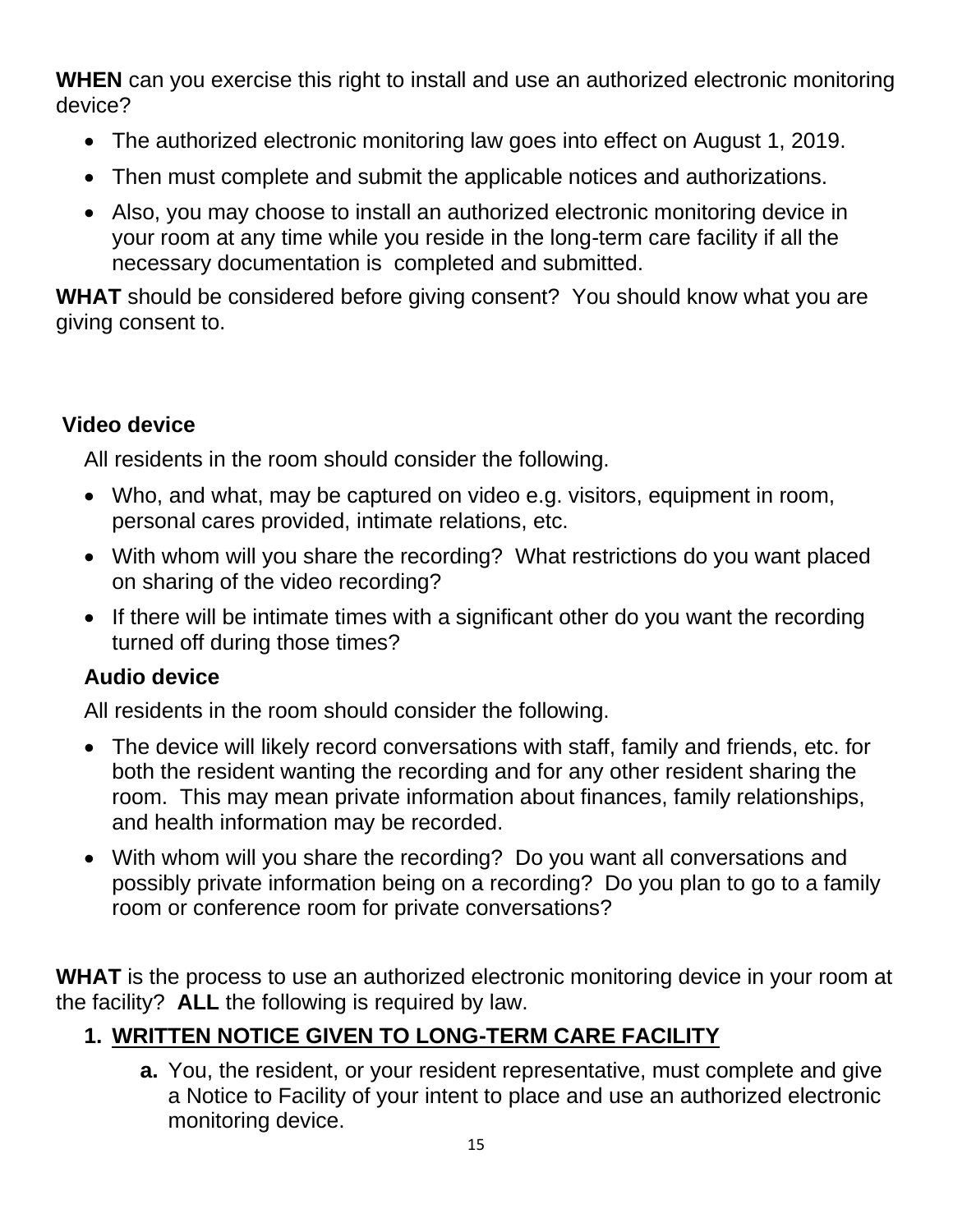**b.** You, or your resident representative, must give the facility an **installation plan** that follows the facility's regulations and policies.

# **2. DOCUMENTATION OF CONSENT**

- **a.** You, the resident, or the resident representative, completes a document showing consent.
- **b.** Each of the resident's roommates, or his/her resident representatives, must also complete a document of consent.
	- **i.** The roommate may put limits on the authorized electronic monitoring device and all of the limits must be followed for the authorized electronic monitoring device to be used.
- **c.** The documentation of consent includes:
	- **i.** Written consent for the placement and use of the authorized electronic monitoring device and
	- **ii.** written authorization for disclosure of protected health information and
	- **iii.** written release of liability of the facility for violation of a resident's privacy resulting from the use of an authorized electronic monitoring device.

#### **3. PAYMENT**

**a.** You, the resident, or your resident representative, are responsible to pay for the authorized electronic monitoring device, and all installation, operation, maintenance, and removal costs associated with the device except for electricity.

## **4. INFORMATION REQUIRED ON VIDEO RECORDINGS**

**a.** All recordings from a video electronic monitoring device must include the date and time of the recording.

## **5. AUTHORIZED ELECTRONIC MONITORING DEVICE**

- **a.** The authorized electronic monitoring device shall be in a fixed, stationary position.
- **b.** The authorized electronic monitoring device shall be directed only on the resident who initiated the installation and use of the authorized electronic monitoring device.
- **c.** The authorized electronic monitoring device shall be placed for maximum protection of the privacy and dignity of the resident and the roommate.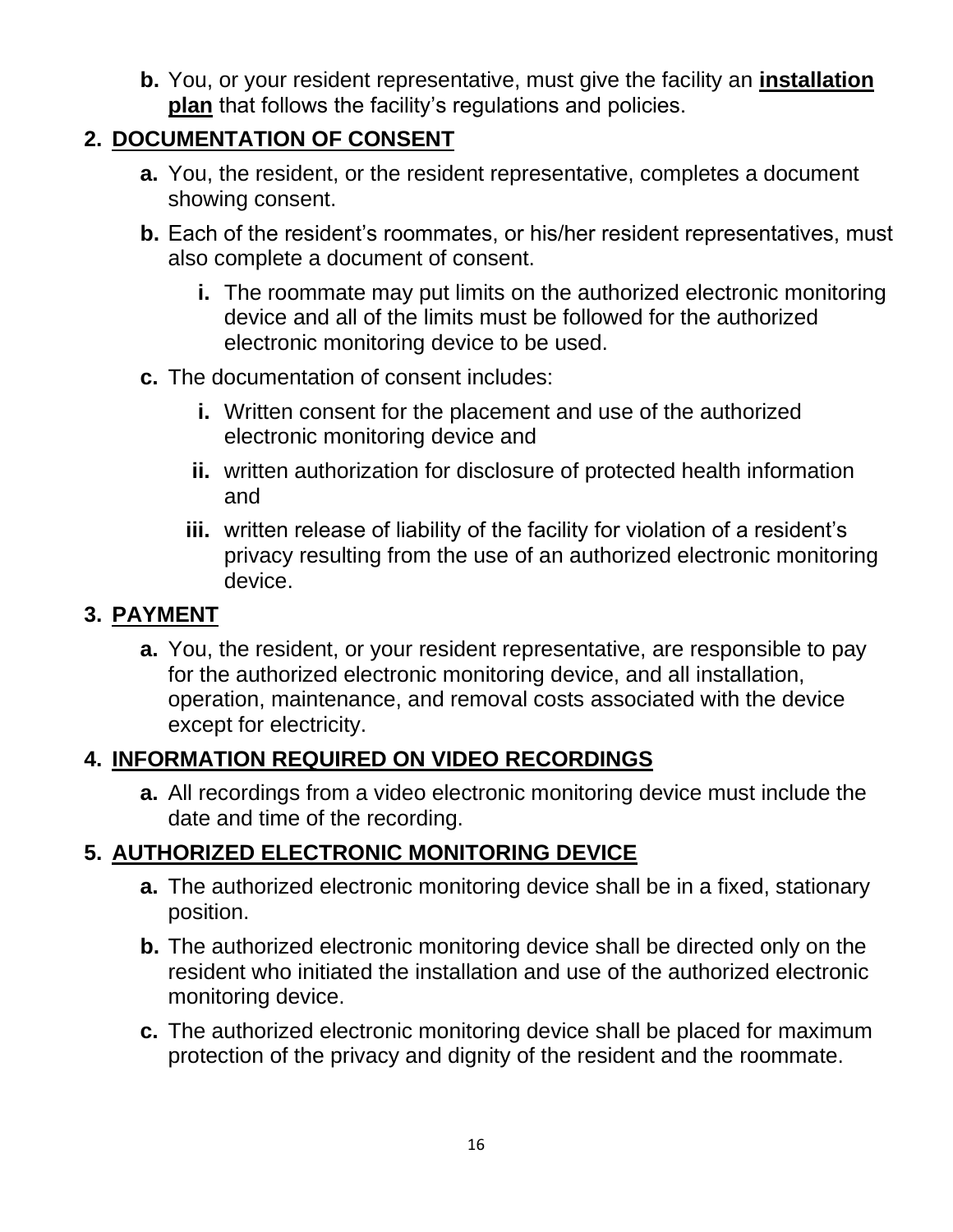A person may be subject to a Class B misdemeanor if he

• Intentionally hampers, obstructs, tampers with or destroys a recording or an authorized electronic monitoring device placed in a resident's room without the express written consent of the resident or resident representative.

A person may be guilty of a crime or civilly liable if he

- Unlawfully violates the privacy rights of another by placing an electronic monitoring device in the room of a resident or by using or disclosing a tape or other recording made by the device.
- You can choose at any time to revoke your consent to have an authorized electronic monitoring device in your room by written notice.
- The roommate must agree to the use of an authorized electronic monitoring device in the room or it can't be used. You can request to move to a different room with a roommate that will agree to the use of an authorized electronic monitoring device
- A facility cannot refuse to admit you or discharge you if you choose to have an authorized electronic monitoring device.
- A facility, or staff of the facility, may not access any recording from the authorized electronic monitoring device without written permission from you or your resident representative, or a court order.

## **IMPORTANT AGENCIES AND CONTACT INFORMATION**

#### **Long-Term Care Ombudsman Program**

**Phone**: 1-855-462-5465 (toll free), option 3 701-328-4617 **Address:** 1237 W Divide Ave Suite 6 Bismarck ND 58501 **E-mail**: [dhsagingombud@nd.gov](mailto:dhsagingombud@nd.gov) **Link for online complaint reporting:** [www.nd.gov/eforms/Doc/sfn01829.pdf.](http://www.nd.gov/eforms/Doc/sfn01829.pdf)

**ND Department of Health** (Survey & Certification – Regulatory Agency & Licensing Agent)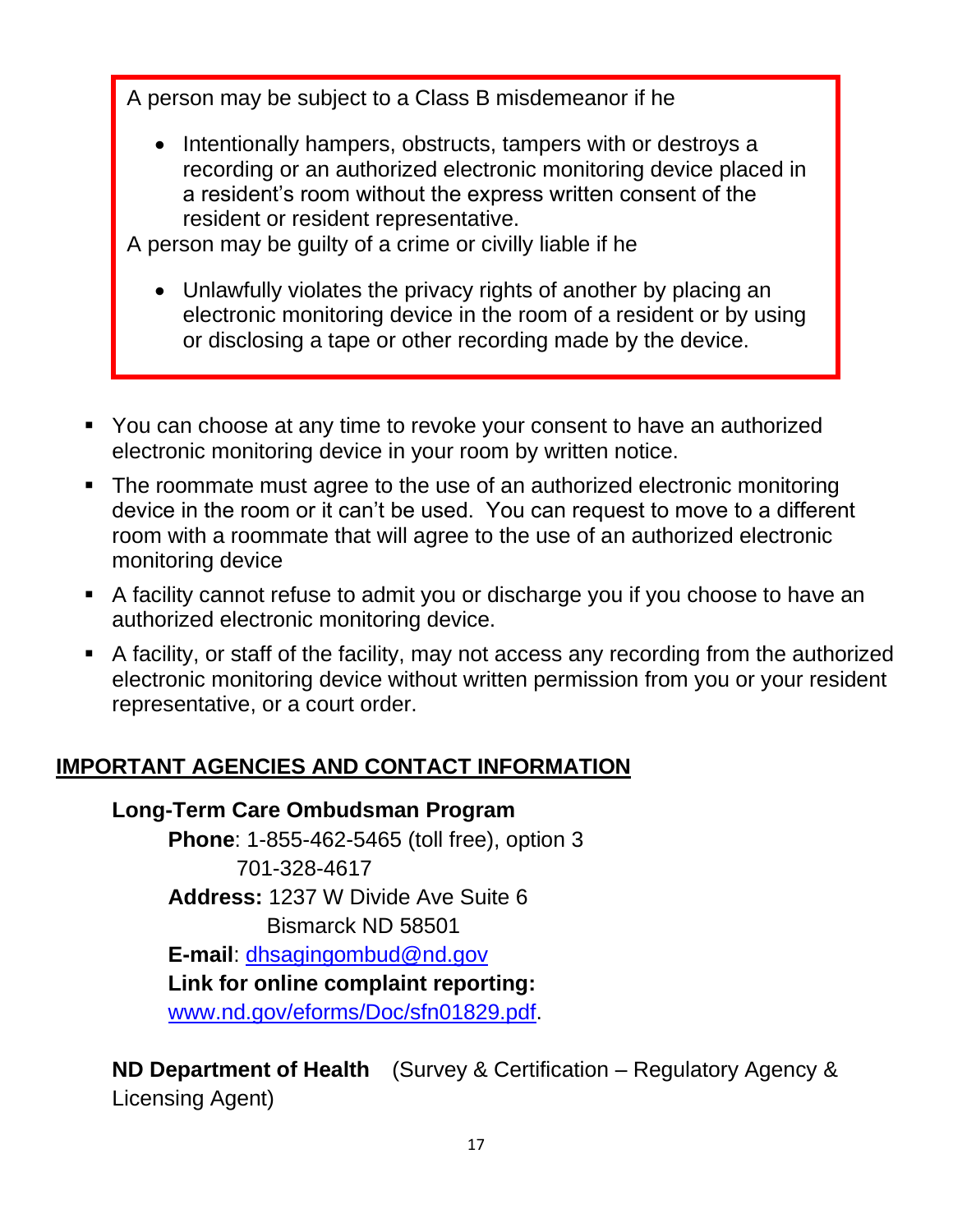**Phone**: 1-701-328-2352 **Address**: 600 East Boulevard Ave., Dept. 301 Bismarck, ND 58505- 0200 **E-mail**: [LTCconcerns@nd.gov](mailto:LTCconcerns@nd.gov)

#### **Protection and Advocacy Project**

**Phone:** 1-800-472-2670 or 1-701-328-2950 **Address**: 400 East Broadway Suite 409 Bismarck ND 58501 **E-mail**: **panda\_intake@nd.gov**

#### **Legal Services of North Dakota**

**Phone**: **Under age 60** call toll-free **1-800-634-5263** (Monday, Tuesday, and Thursday between 9 a.m. - 3 p.m. CST**). Age 60+** call toll-free **1-866-621-9886** (Monday - Thursday between 8 a.m. - 5 p.m. CST. Friday between 8 a.m. - 2 p.m. CST.)

#### **Vulnerable Adult Protective Services**

**Phone**: Central intake line 1-855-462-5465 (choose option 2) **Address**: 1237 W. Divide Ave Suite 6 Bismarck ND 58501 **E-mail**: SFN 1607 Report of Vulnerable Adult Abuse, Neglect, or

Exploitation <https://www.nd.gov/eforms/Doc/sfn01607.pdf> ; Send the completed form to [carechoice@nd.gov](mailto:%20carechoice@nd.gov) or **FAX** it to 701-

328-8744

**Link for online reporting**:<https://fw2.harmonyis.net/NDLiveIntake/>

**NOTE:** The Aging and Disability Resource LINK (ADRL) - Vulnerable Adult Protective Services intake line is answered weekdays between 8 a.m. and 5 p.m., Central Time. If you call after hours leave a message your contact information*.*

#### **Medicaid Fraud**

**Phone**: 1-800-755-2604 or 1-701-328-4024 **Address**: Surveillance Utilization Review Administrator c/o Medical Services Division 600 E Boulevard Ave Dept. 325